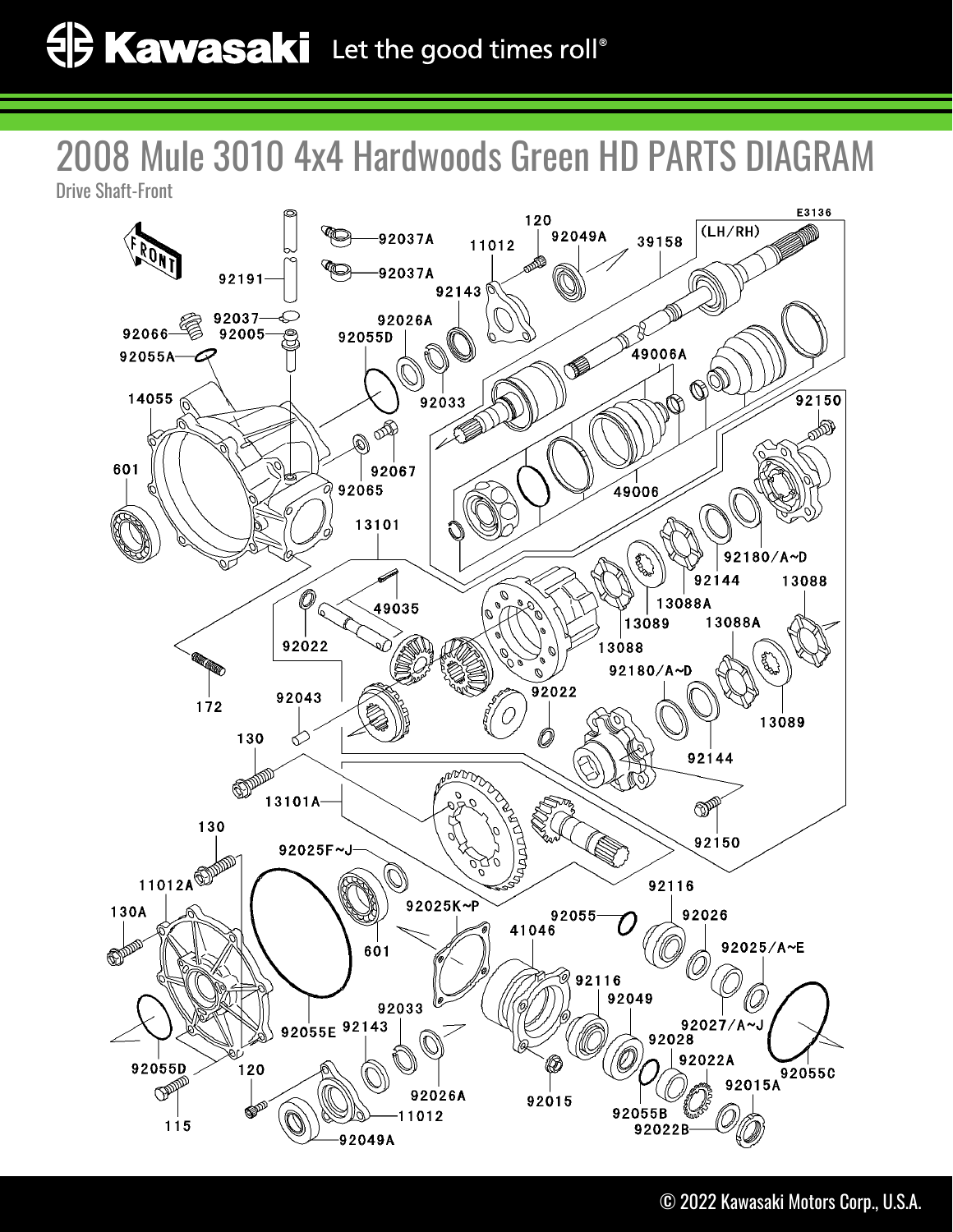## 2008 Mule 3010 4x4 Hardwoods Green HD PARTS LIST

Drive Shaft-Front

| <b>ITEM NAME</b>                     | <b>PART NUMBER</b> | <b>QUANTITY</b> |
|--------------------------------------|--------------------|-----------------|
| CAP (Ref # 11012)                    | 11012-1648         | $\overline{2}$  |
| CAP, GEAR CASE (Ref # 11012A)        | 11012-1649         | 1               |
| PLATE-FRICTION, T=2.8 (Ref # 13088)  | 13088-1075         | $\overline{2}$  |
| PLATE-FRICTION, T=2.4 (Ref # 13088A) | 13088-1078         | $\overline{2}$  |
| PLATE-CLUTCH (Ref # 13089)           | 13089-1083         | $\overline{2}$  |
| <b>GEAR-ASSY (Ref #13101)</b>        | 13101-1190         | 1               |
| GEAR-ASSY, BEVEL (Ref # 13101A)      | 13101-5081         | 1               |
| <b>CASE-GEAR, FR (Ref #14055)</b>    | 14055-1114         | 1               |
| SHAFT-ASSY-DRIVE, FR (Ref # 39158)   | 39158-1102         | $\overline{2}$  |
| HOUSING-BEARING (Ref # 41046)        | 41046-1089         | 1               |
| BOOT, BJ (Ref #49006)                | 49006-0054         | $\overline{2}$  |
| BOOT, DOJ (Ref # 49006A)             | 49006-0055         | $\overline{2}$  |
| <b>PIN-SPRING (Ref #49035)</b>       | 49035-1056         | $\overline{2}$  |
| FITTING, BREATHER (Ref # 92005)      | 92005-1127         | 1               |
| NUT,8MM (Ref # 92015)                | 92015-1402         | 4               |
| NUT,25MM (Ref # 92015A)              | 92015-1768         | 1               |
| <b>WASHER (Ref # 92022)</b>          | 92022-1941         | $\overline{2}$  |
| WASHER, TOOTHED (Ref # 92022A)       | 92022-1990         | 1               |
| WASHER, 25.3X32X0.5 (Ref # 92022B)   | 92022-225          | 1               |
| SHIM, 25.2X29.8X1.70 (Ref # 92025)   | 92025-1072         | <b>AR</b>       |
| SHIM, 25.2X29.8X1.72 (Ref # 92025A)  | 92025-1073         | <b>AR</b>       |
| SHIM, 25.2X29.8X1.74 (Ref # 92025B)  | 92025-1074         | AR              |
| SHIM, 25.2X29.8X1.76 (Ref # 92025C)  | 92025-1075         | <b>AR</b>       |
| SHIM, 25.2X29.8X1.78 (Ref # 92025D)  | 92025-1076         | <b>AR</b>       |
| SHIM, 25.2X29.8X1.80 (Ref # 92025E)  | 92025-1077         | <b>AR</b>       |
| SHIM, 35.3X46X1.00 (Ref # 92025F)    | 92025-1849         | <b>AR</b>       |
| SHIM, 35.3X46X0.10 (Ref # 92025G)    | 92025-1850         | <b>AR</b>       |
| SHIM, 35.3X46X0.15 (Ref # 92025H)    | 92025-1851         | <b>AR</b>       |
| SHIM, 35.3X46X0.50 (Ref # 92025I)    | 92025-1856         | <b>AR</b>       |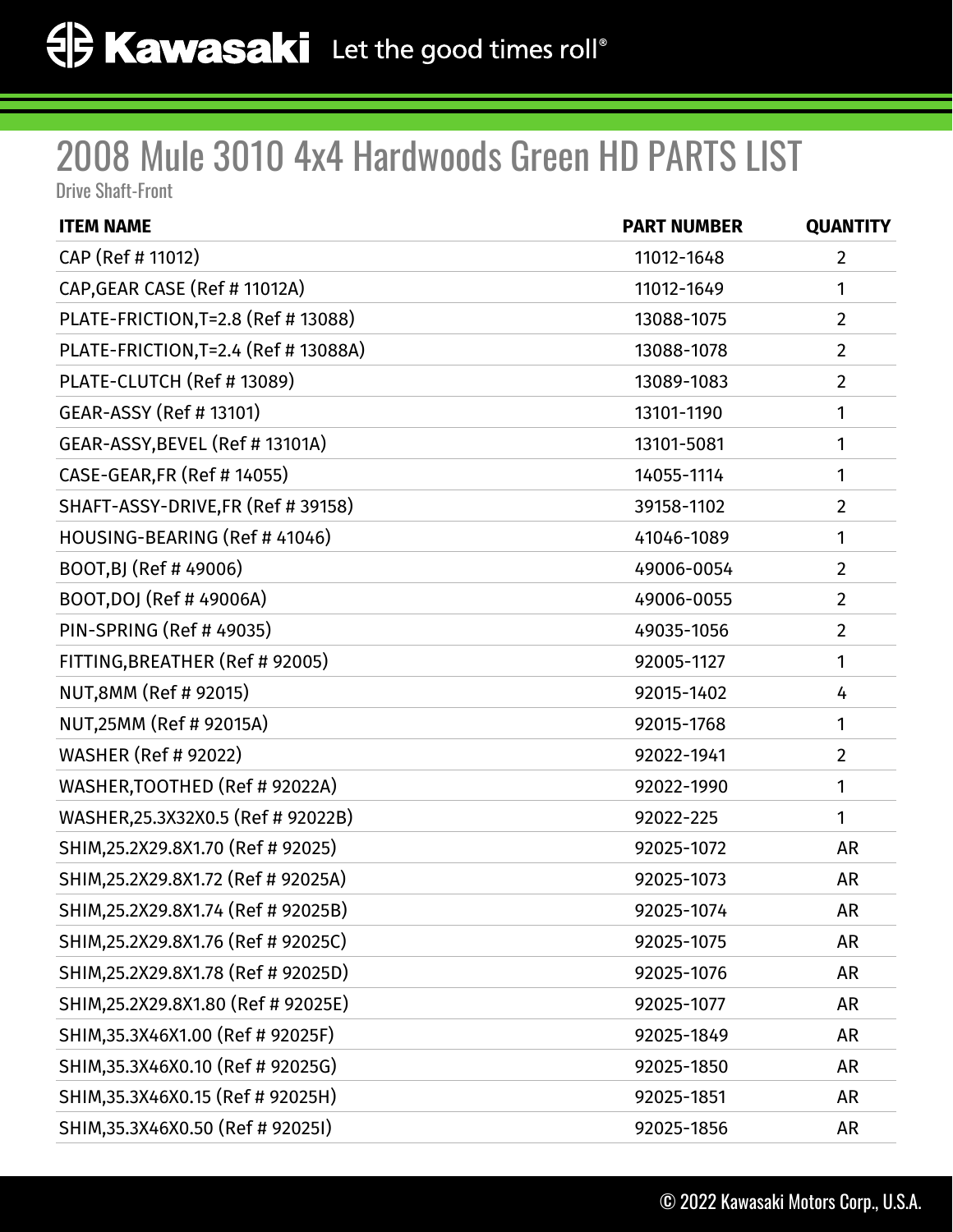## 2008 Mule 3010 4x4 Hardwoods Green HD PARTS LIST

Drive Shaft-Front

| <b>ITEM NAME</b>                      | <b>PART NUMBER</b> | <b>QUANTITY</b> |
|---------------------------------------|--------------------|-----------------|
| SHIM, 35.3X46X0.80 (Ref # 92025J)     | 92025-1857         | <b>AR</b>       |
| SHIM, T=0.10 (Ref # 92025K)           | 92025-1919         | <b>AR</b>       |
| SHIM, T=0.15 (Ref # 92025L)           | 92025-1920         | <b>AR</b>       |
| SHIM, T=0.50 (Ref # 92025M)           | 92025-1921         | <b>AR</b>       |
| SHIM, T=0.80 (Ref # 92025N)           | 92025-1922         | <b>AR</b>       |
| SHIM, T=1.00 (Ref # 920250)           | 92025-1923         | <b>AR</b>       |
| SHIM, T=1.20 (Ref # 92025P)           | 92025-1924         | <b>AR</b>       |
| <b>SPACER (Ref # 92026)</b>           | 92026-1337         | 1               |
| SPACER, 29X40X1.0 (Ref # 92026A)      | 92026-1338         | $\overline{2}$  |
| COLLAR, 25.2X29.8X10.2 (Ref # 92027)  | 92027-1401         | <b>AR</b>       |
| COLLAR, 25.2X29.8X10.3 (Ref # 92027A) | 92027-1402         | <b>AR</b>       |
| BOLT-SMALL-UPSET,8X30 (Ref # 115)     | 115P0830           | $\overline{2}$  |
| BOLT-SOCKET, 6X16 (Ref # 120)         | 120CA0616          | 6               |
| BOLT-FLANGED, 10X35 (Ref # 130)       | 130CA1035          | 8               |
| BOLT-FLANGED,8X30 (Ref # 130A)        | 130P0830           | 4               |
| BOLT-STUD, 8X22 (Ref # 172)           | 172BA0822          | 4               |
| COLLAR, 25.2X29.8X10.4 (Ref # 92027B) | 92027-1403         | <b>AR</b>       |
| COLLAR, 25.2X29.8X10.5 (Ref # 92027C) | 92027-1404         | <b>AR</b>       |
| COLLAR, 25.2X29.8X10.6 (Ref # 92027D) | 92027-1405         | <b>AR</b>       |
| COLLAR, 25.2X29.8X10.7 (Ref # 92027E) | 92027-1406         | <b>AR</b>       |
| COLLAR, 25.2X29.8X10.8 (Ref # 92027F) | 92027-1407         | AR              |
| COLLAR, 25.2X29.8X10.9 (Ref # 92027G) | 92027-1408         | <b>AR</b>       |
| COLLAR, 25.2X29.8X11.0 (Ref # 92027H) | 92027-1409         | <b>AR</b>       |
| COLLAR, 25.2X29.8X11.1 (Ref # 920271) | 92027-1410         | <b>AR</b>       |
| COLLAR, 25.2X29.8X11.2 (Ref # 92027J) | 92027-1411         | <b>AR</b>       |
| <b>BUSHING (Ref # 92028)</b>          | 92028-1699         | 1               |
| RING-SNAP, T=1.5 (Ref # 92033)        | 92033-1249         | $\overline{2}$  |
| CLAMP, TUBE (Ref # 92037)             | 92037-147          | 1               |
| CLAMP, HOSE (Ref # 92037A)            | 92037-1827         | $\overline{2}$  |